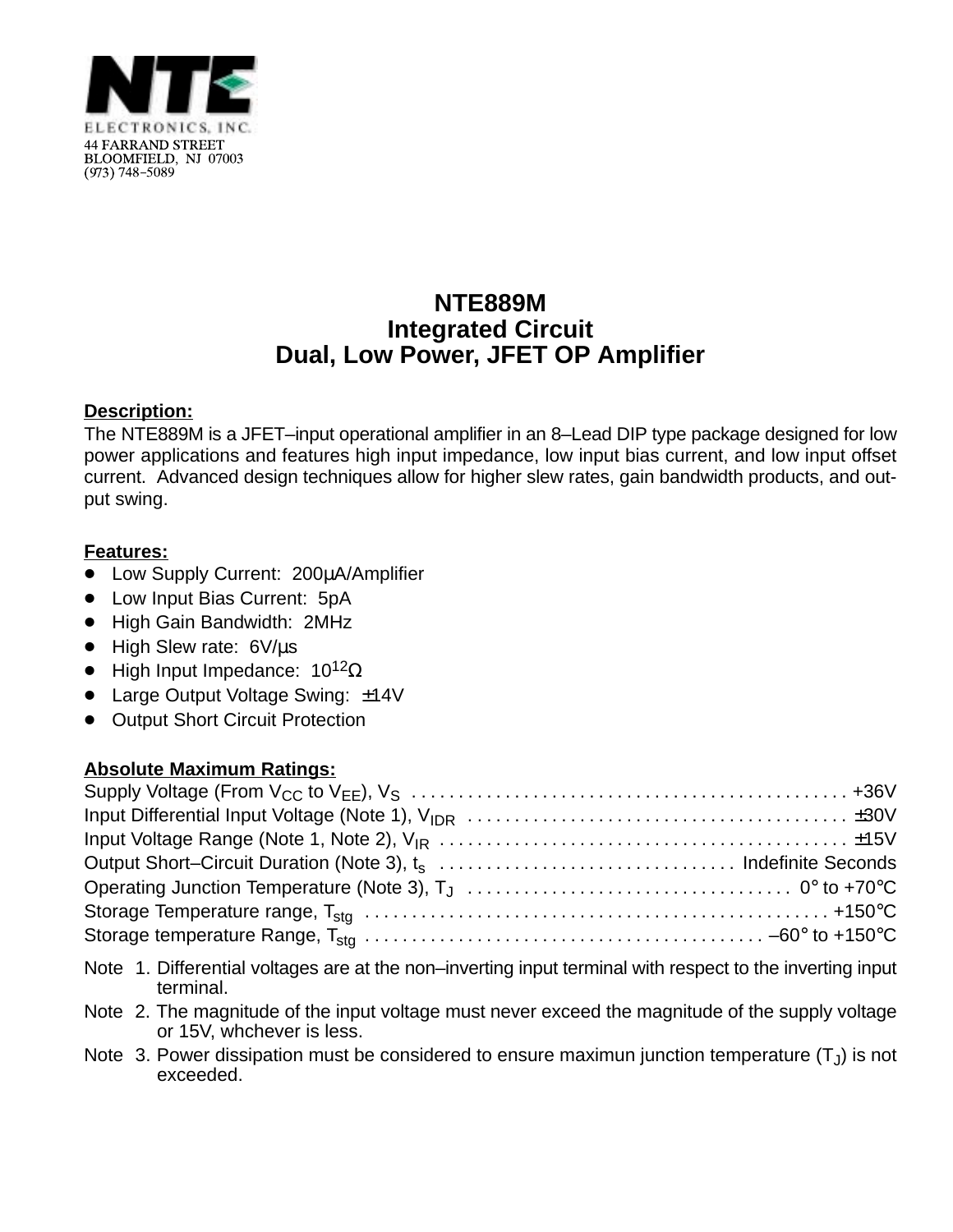# **DC Electrical Characteristics:** ( $V_{CC}$  = +15V,  $V_{EE}$  = -15V unless otherwise specified)

| <b>Parameter</b>                                   | <b>Symbol</b>                                           | <b>Test Conditions</b>                                                                                         |                                   | Min                      | <b>Typ</b>     | <b>Max</b>               | <b>Unit</b>    |
|----------------------------------------------------|---------------------------------------------------------|----------------------------------------------------------------------------------------------------------------|-----------------------------------|--------------------------|----------------|--------------------------|----------------|
| Input Offset Voltage                               | $V_{IO}$                                                | $V_{\Omega} = 0$ ,<br>$R_S = 50\Omega$                                                                         | $T_A = +25$ °C                    | $\overline{\phantom{0}}$ | 3              | 15                       | mV             |
|                                                    |                                                         |                                                                                                                | $T_A = 0^\circ$ to +70 $^\circ$ C | $\qquad \qquad -$        |                | 20                       | mV             |
| Temperature Coefficient of<br>Input Offset Voltage | $\alpha$ <sub>VIO</sub>                                 | $V_O = 0$ , R <sub>S</sub> = 50Ω, T <sub>A</sub> = 0° to +70°C                                                 |                                   | $\qquad \qquad -$        | 10             |                          | $\mu$ V/°C     |
| Input Offset Current                               | $I_{IO}$                                                | $V_{CM} = 0$ , $V_{O} = 0$   T <sub>A</sub> = +25°C                                                            |                                   | $\overline{\phantom{0}}$ | 5              | 200                      | pA             |
|                                                    |                                                         |                                                                                                                | $T_A = 0^\circ$ to +70 $^\circ$ C | $\overline{\phantom{0}}$ |                | 5                        | nA             |
| Input Bias Current                                 | $I_{IB}$                                                | $V_{CM} = 0$ , $V_{O} = 0$ $T_A = +25$ °C                                                                      |                                   | $\qquad \qquad -$        | 30             | 200                      | pA             |
|                                                    |                                                         |                                                                                                                | $T_A = 0^\circ$ to +70 $^\circ$ C | $\qquad \qquad -$        |                | 10                       | nA             |
| Common-Mode Input Voltage Range                    | $V_{ICR}$                                               | $T_A = +25$ °C                                                                                                 |                                   | $\overline{\phantom{0}}$ | $+14.5$        | $+11$                    | $\vee$         |
|                                                    |                                                         | $T_A = 0^\circ$ to +70 $^\circ$ C                                                                              |                                   | $-11$                    | $-12$          | $\overline{\phantom{0}}$ | $\vee$         |
| Maximim Peak Output Voltage Swing                  | $R_L$ = 10kΩ, T <sub>A</sub> = +25°C<br>V <sub>OM</sub> |                                                                                                                |                                   | ±10.0                    | ±14            | $\overline{\phantom{0}}$ | $\vee$         |
|                                                    |                                                         | $R_L$ = 10kΩ, T <sub>A</sub> = 0° to +70°C                                                                     |                                   | ±10.0                    |                |                          | $\vee$         |
| Large-Signal Differential Voltage                  | A <sub>VD</sub>                                         | $V_{\rm O} = \pm 10 V$ ,<br>$R_1 \geq 10k\Omega$                                                               | $T_A = +25$ °C                    | 3                        | 58             | $\overline{\phantom{0}}$ | V/mV           |
| Amplification                                      |                                                         |                                                                                                                | $T_A = 0^\circ$ to +70 $^\circ$ C | 3                        |                | $\overline{\phantom{0}}$ | V/mV           |
| <b>Gain Bandwidth Product</b>                      | <b>GBW</b>                                              | $f = 200kHz$                                                                                                   |                                   | $\overline{\phantom{0}}$ | $\overline{2}$ | $\overline{\phantom{0}}$ | <b>MHz</b>     |
| Input Resistance                                   | $r_i$                                                   | $T_A = +25$ °C                                                                                                 |                                   | $\qquad \qquad -$        | $10^{12}$      | $\overline{\phantom{0}}$ | Ω              |
| Common-Mode Rejection Ratio                        | <b>CMRR</b>                                             | $V_{CM}$ = $V_{ICR}$ min, $V_{O}$ = 0, R <sub>S</sub> = 50 $\Omega$ ,<br>$T_A = +25$ °C                        |                                   | 70                       | 84             | $\overline{\phantom{0}}$ | dB             |
| Supply Volatge Rejection Ratio                     | <b>PSRR</b>                                             | $V_{CM} = 0$ , $V_{O} = 0$ , $R_S = 50\Omega$ ,<br>$T_A = +25$ °C                                              |                                   | 70                       | 86             |                          | dB             |
| Total Power Dissipation (Each Amp)                 | $P_D$                                                   | No Load, $V_{O} = 0$ , $T_{A} = +25$ °C                                                                        |                                   | $\overline{\phantom{0}}$ | 6.0            | 7.5                      | mW             |
| Power Supply Current (Each Amp)                    | I <sub>D</sub>                                          | No Load, $V_O = 0$ , $T_A = +25$ °C                                                                            |                                   | $\qquad \qquad -$        | 200            | 250                      | μA             |
| <b>Channel Separation</b>                          | <b>CS</b>                                               | $f = 10kHz$                                                                                                    |                                   | $\overline{\phantom{0}}$ | 120            | $\overline{\phantom{0}}$ | dB             |
| <b>Slew Rate</b>                                   | <b>SR</b>                                               | $V_{in}$ = -10V to +10V, R <sub>L</sub> = 10kΩ,<br>$C_L = 100pF$ , $A_V = +1.0$                                |                                   | $\overline{2}$           | 6              | -                        | $V/\mu s$      |
| <b>Rise Time</b>                                   | $t_{r}$                                                 | $V_{in}$ = 20mV, R <sub>L</sub> = 10k $\Omega$ ,<br>$C_L$ = 100pF, $A_V$ = +1.0                                |                                   | $\qquad \qquad -$        | 0.1            |                          | μs             |
| Overshoot                                          | OS                                                      |                                                                                                                |                                   |                          | 10             |                          | $\%$           |
| <b>Setting Time</b>                                | $S_t$                                                   | $V_{CC} = +15V,$<br>$V_{EE} = -15V,$<br>$A_V = -1.0$ ,<br>$R_1 = 10k\Omega$<br>$V_{\Omega} = 0$ to 10V<br>step | to within 10mV                    | —                        | 1.6            |                          | μs             |
|                                                    |                                                         |                                                                                                                | to within 1.0mV                   | —                        | 2.2            |                          | μs             |
| <b>Equivalent Input Noise</b>                      | $e_n$                                                   | $R_S = 100\Omega$ , f = 1kHz                                                                                   |                                   | $\qquad \qquad -$        | 47             | $\qquad \qquad -$        | $nV/\sqrt{Hz}$ |